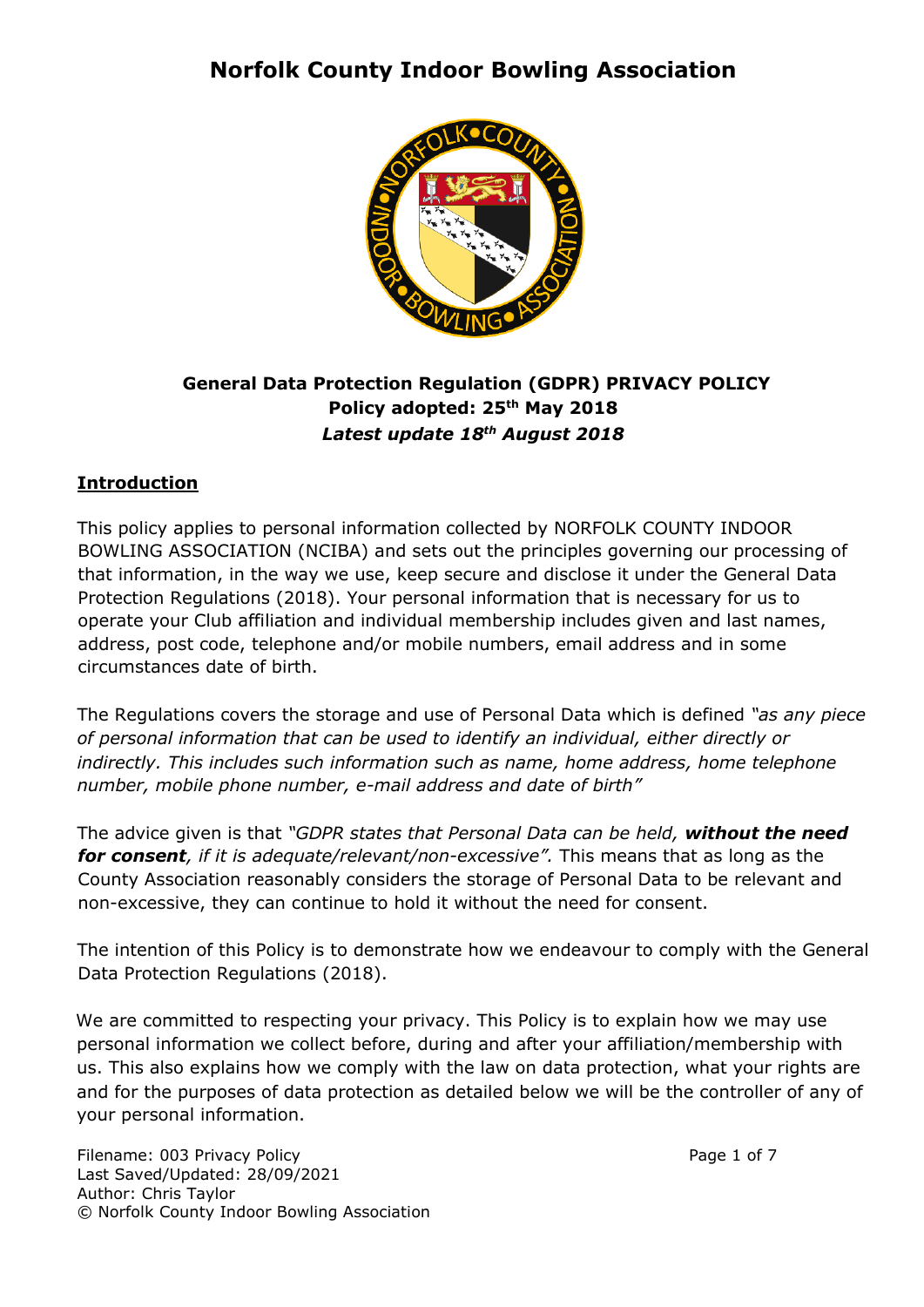This Policy applies to you if you are a member of a Club affiliated to the Norfolk County Indoor Bowling Association or any person who has communicated with us with regarding the services provided by us.

References to **we, our or us** in this Policy are to Norfolk County Indoor Bowling Association.

### **1. Data Controllers**

The Data Controllers for the Norfolk County Indoor Bowling Association are the Secretary, Assistant Secretary, Treasurer, League Secretary, Match Secretaries and Competition Secretary. The County has not formally appointed a Data Protection Officer. These duties will be undertaken by the Data Controllers.

### **2. How do we collect and use this personal information?**

All the information collected is obtained directly from County Officers, Club Officers and Club members and other persons who may contact us. This is at the point the personal information is provided. We limit the collection and use of personal information to that which is adequate, relevant and non-excessive and will process and use the information for:-

- a) use by County Officers to enable the proper administration of the Norfolk County Indoor Bowling Association
- b) use by Clubs affiliated to Norfolk County Indoor Bowling Association and its members by way of the information shown on our Website (www.nciba.org.uk)
- c) use by our National Governing body, EIBA Ltd and other relevant bowling Associations to enable their proper administration.

Details of the information held, where it is held, how it is held, who has access to it and with whom it is shared is available on request to the County Secretary. If we make material changes to what we hold, use and share we will seek permission.

### **3. Timescale**

We will store the information electronically and in paper-based form from the point of collection for as long as you are an affiliated Club of the Norfolk County Indoor Bowling Association or a current member of an affiliated club. After you cease to be an affiliated Club or advise us that you are no longer a member of an affiliated Club, the information will be retained for a period of 3 months before being deleted or destroyed.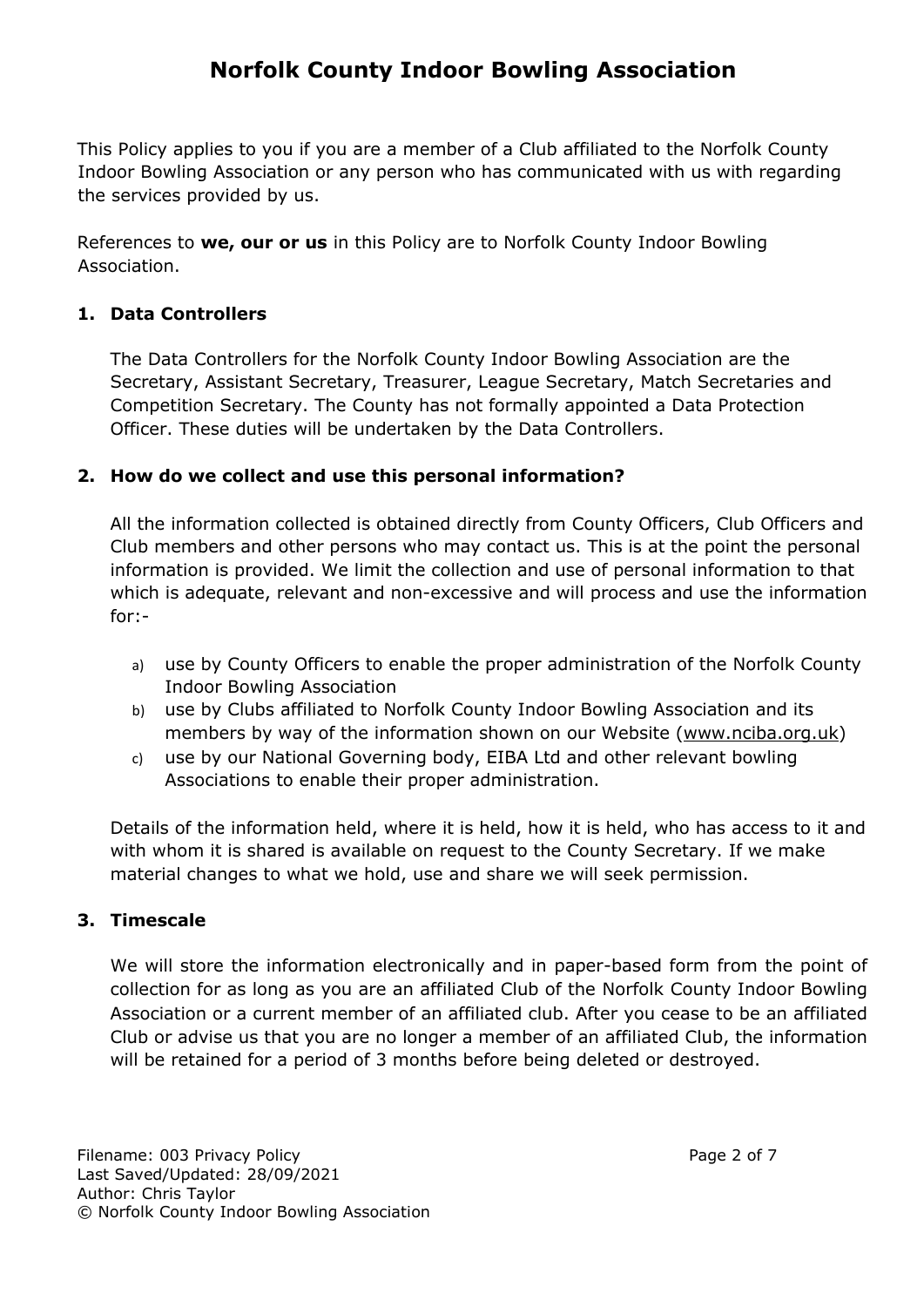### **4. Opt-out choice**

You have the right to withdraw at any time your agreement to the use and sharing of the information provided by informing the County Secretary in writing.

If now or at any time in the future you decide you do not wish to receive information from us then please inform the County Secretary by email or letter. Withdrawal of consent will be acted upon within 3 months.

### **5. Security**

We strive to protect the privacy and security of our records and to maintain the reliability and accuracy of personal information.

We will hold information collected by us on Officers computers and in other forms. This data is also backed up, periodically, to a secure cloud based storage solution. Although we cannot guarantee the security of all transmissions of personal information, especially where the internet is involved, we take all reasonable steps to ensure the security of all transmissions. We will send all emails to multiple recipients using the <BCC> option unless agreed otherwise. You accept the inherent security implications of providing information and will not hold us responsible for any breach of security or disclosure of information unless we have been proved to be negligent.

### **6. Photographs**

We may take photographs of you attending matches or other events and we may wish to use them for publishing on our website or for publishing in printed media. We will only include details of names of any person in an image on our website or in printed publications for a good reason (for example we may include the full name of a Competition prize winner and the Competition in question).

### **7. Website**

The Norfolk County Indoor Bowling Association website address is www.nciba.org.uk.

### **8. Information Access and Corrections**

You need to inform the County Secretary of any changes to your personal information and you have the right of access under the General Data Protection Regulations to the information we hold about you on our records.

### **9. Policy changes**

Filename: 003 Privacy Policy **Page 3 of 7** and 2011 11 and 2012 12:00 Page 3 of 7 Last Saved/Updated: 28/09/2021 Author: Chris Taylor © Norfolk County Indoor Bowling Association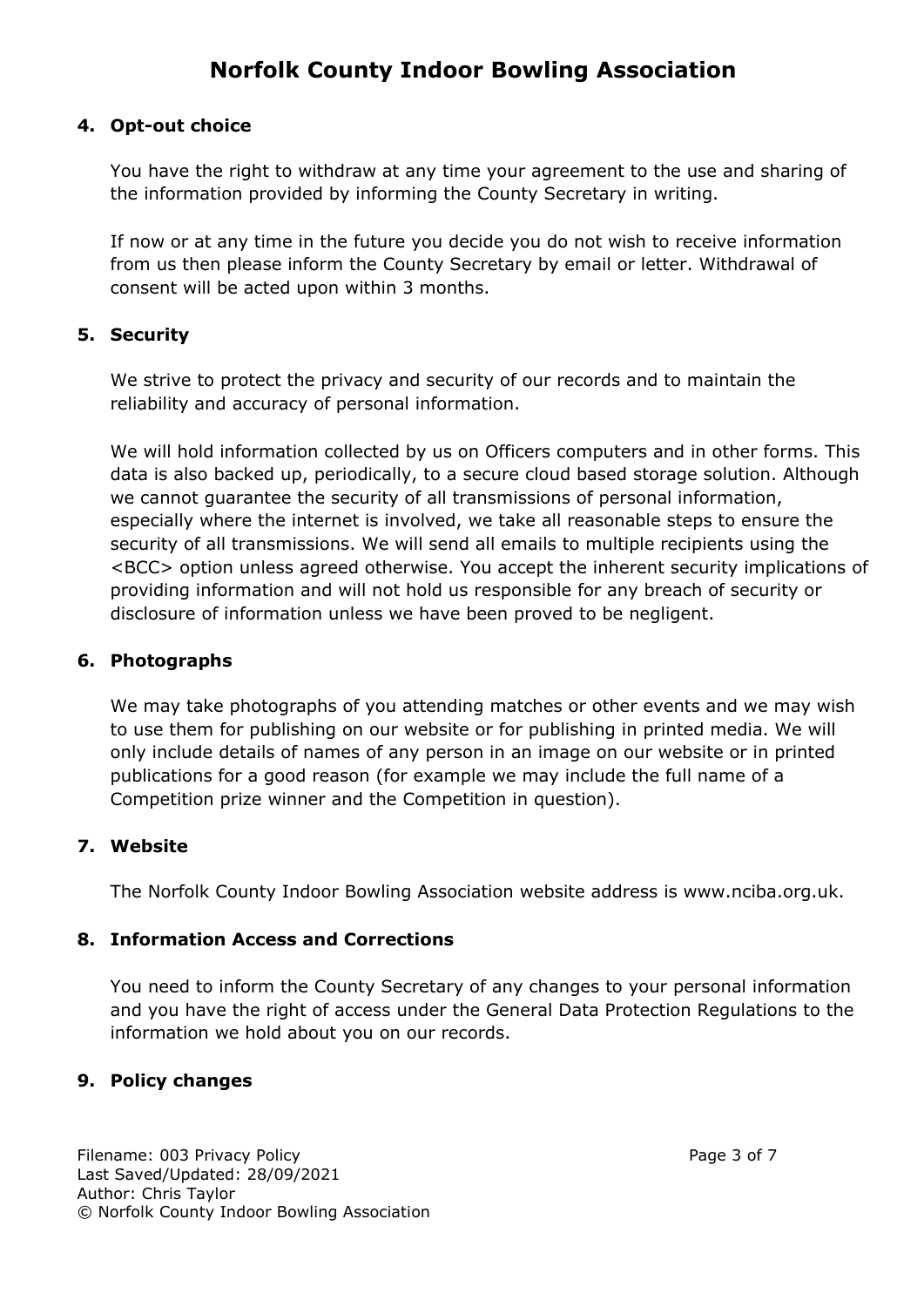This policy may change from time to time. If we make any major changes, we will publicise this via the website and may also inform you by either email or by letter.

The table below describes the main purposes for which we process your personal information, the categories of your information involved and our justification for being able to do this.

| <b>Purpose</b>                                                                                | <b>Personal information used</b>                                                                                                                                       | <b>Justification</b>                                                                                                                                                      |  |  |
|-----------------------------------------------------------------------------------------------|------------------------------------------------------------------------------------------------------------------------------------------------------------------------|---------------------------------------------------------------------------------------------------------------------------------------------------------------------------|--|--|
| <b>NCIBA - Affiliated Clubs</b>                                                               |                                                                                                                                                                        |                                                                                                                                                                           |  |  |
| To ensure effective<br>communications between County<br><b>Executive and affiliated Clubs</b> | Contact details for key Officers                                                                                                                                       | We have a legitimate<br>interest in order to<br>effectively manage<br>Indoor Bowls within<br><b>Norfolk</b>                                                               |  |  |
| <b>County Competitions and leagues</b>                                                        |                                                                                                                                                                        |                                                                                                                                                                           |  |  |
| <b>To administer County</b><br><b>Competitions and leagues</b>                                | As part of all county league<br>results<br>Name, club, game(s) played<br>and results. This may be used<br>in information published to our<br>website or printed media. | We have a legitimate<br>interest in order to<br>effectively manage and<br>promote the County<br>Leagues.<br>Where appropriate,<br>"Parental Consent" will<br>be obtained. |  |  |
|                                                                                               | At the Early Stages of<br>Competitions:<br>Name, Club, telephone number,<br>email address, title, date of<br>birth                                                     | We have a legitimate<br>interest in order to<br>effectively manage the<br>County Competitions.<br>Where appropriate,<br>"Parental Consent" will<br>be obtained.           |  |  |

Filename: 003 Privacy Policy **Page 4 of 7** Page 4 of 7 Last Saved/Updated: 28/09/2021 Author: Chris Taylor © Norfolk County Indoor Bowling Association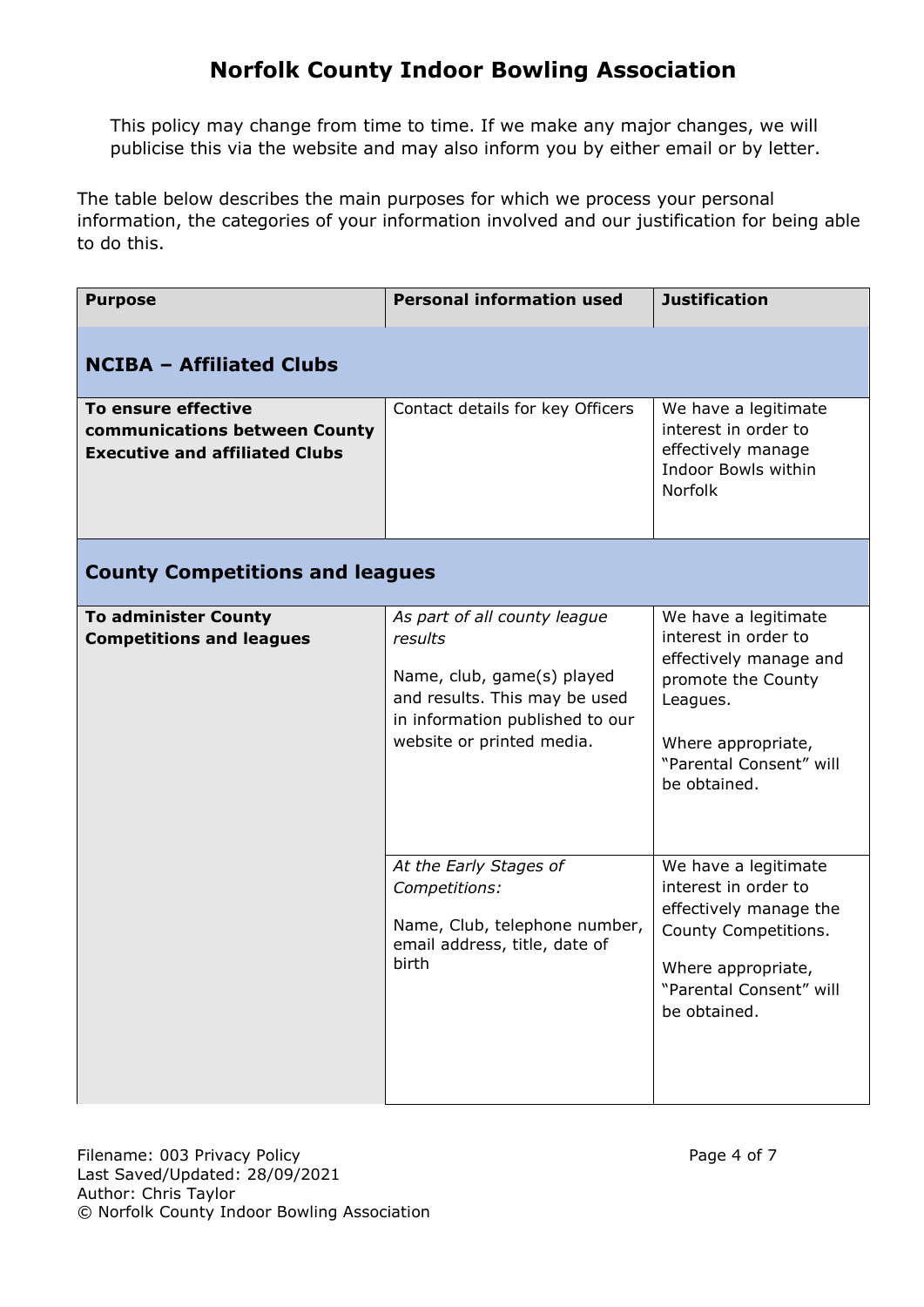| <b>Purpose</b> | <b>Personal information used</b>                                                                                                               | <b>Justification</b>                                                                                                                                                                                                                                               |
|----------------|------------------------------------------------------------------------------------------------------------------------------------------------|--------------------------------------------------------------------------------------------------------------------------------------------------------------------------------------------------------------------------------------------------------------------|
|                | At the Final Stages of<br>Competitions:<br>Names of All Team members<br>and Club name<br>Winners and Runners-Up of<br>Finals - Personal Images | We have a legitimate<br>interest in order to<br>effectively manage the<br>County Competitions.<br>Consent is obtained for<br>the publication of<br>Personal data on NCIBA<br>Website, and published<br>on behalf of the county<br>to any local Facebook<br>groups. |
|                |                                                                                                                                                | Where appropriate,<br>"Parental Consent" will<br>be obtained.                                                                                                                                                                                                      |

**County Matches** – *This relates to all representative games (e.g. Liberty Trophy), Inter County Friendlies and Presidents Invitation games.* 

| <b>To administer the Matches</b>                   | Contact details for Players<br>selected for the events                                | We have a legitimate<br>interest in order to<br>effectively manage the<br>relevant event.<br>Where appropriate,<br>"Parental Consent" will<br>be obtained                               |
|----------------------------------------------------|---------------------------------------------------------------------------------------|-----------------------------------------------------------------------------------------------------------------------------------------------------------------------------------------|
| To maintain player records and a<br>county archive | Details of games played and<br>awards (e.g. badges, flashes)<br>made and on what date | We have a legitimate<br>interest in order to<br>effectively manage the<br>relevant event and<br>maintain county records<br>Where appropriate,<br>"Parental Consent" will<br>be obtained |

Filename: 003 Privacy Policy **Page 5 of 7** Page 5 of 7 Last Saved/Updated: 28/09/2021 Author: Chris Taylor © Norfolk County Indoor Bowling Association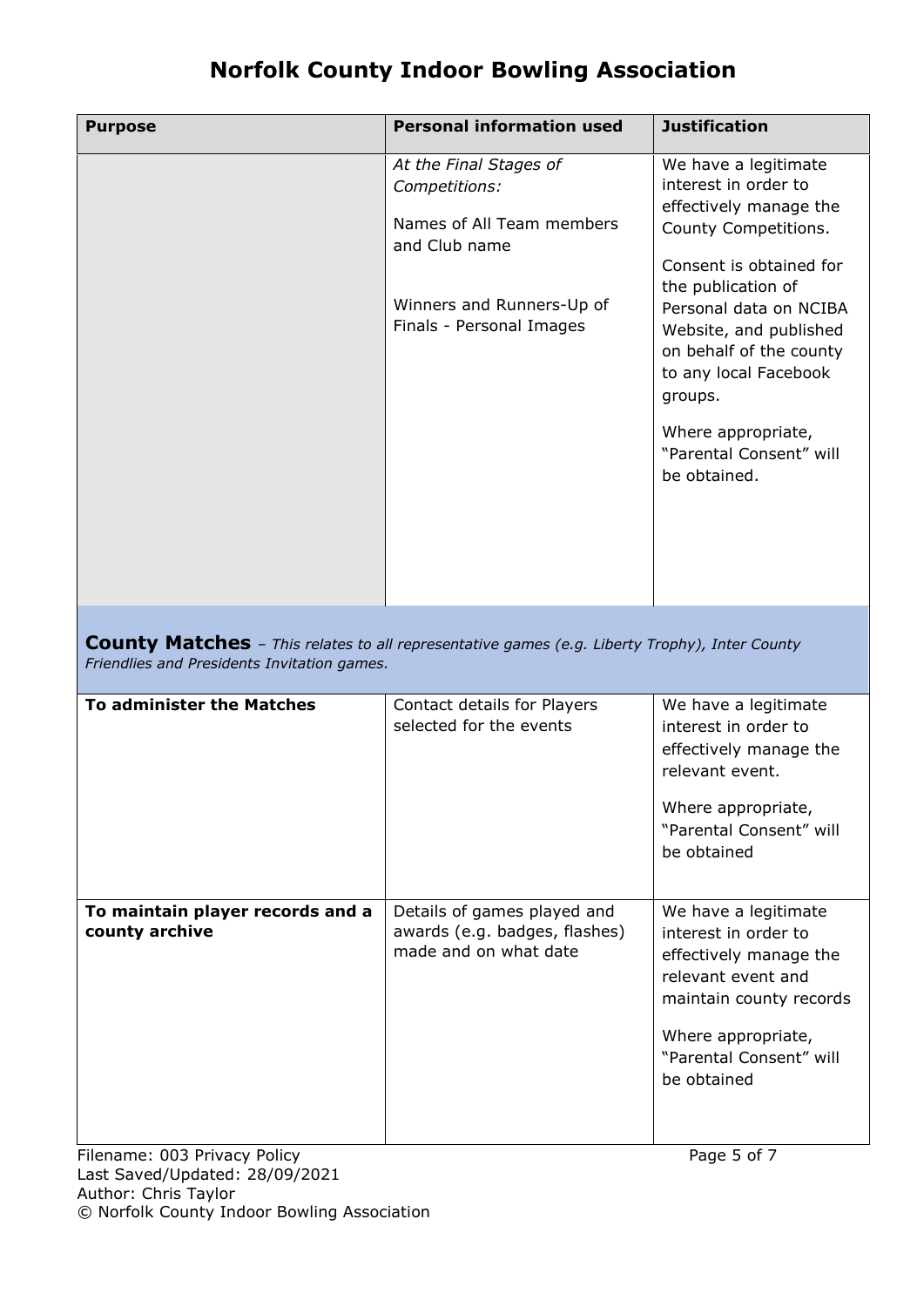| <b>Purpose</b>                                                                 | <b>Personal information used</b>                            | <b>Justification</b>                                                                                                                                                                                                                                                                                                           |
|--------------------------------------------------------------------------------|-------------------------------------------------------------|--------------------------------------------------------------------------------------------------------------------------------------------------------------------------------------------------------------------------------------------------------------------------------------------------------------------------------|
| <b>All Persons</b>                                                             |                                                             |                                                                                                                                                                                                                                                                                                                                |
| To answer your queries or<br>complaints                                        | Contact details and records of<br>your interactions with us | We have a legitimate<br>interest to provide an<br>information service or<br>complaint handling<br>service to you.                                                                                                                                                                                                              |
| <b>Retention of records</b>                                                    | All the personal information we<br>collect                  | We have a legitimate<br>interest in retaining<br>records whilst they may<br>be required in relation to<br>complaints or claims. We<br>need to retain records in<br>order to properly<br>administer and manage<br>your membership and in<br>some cases, we may have<br>legal or regulatory<br>obligations to retain<br>records. |
| The security of our IT systems                                                 | Your usage of our IT systems<br>and online portals.         | We have a legitimate<br>interest to ensure that our<br>IT systems are secure.                                                                                                                                                                                                                                                  |
| For the purposes of promoting the Images in video and/or<br>sport, our events. | photographic form.                                          | Where you have given us<br>your explicit consent to<br>do so                                                                                                                                                                                                                                                                   |
| To comply with health and safety<br>requirements                               | Records of attendance                                       | We have a legal<br>obligation and a<br>legitimate interest to<br>provide you and other<br>members of our<br>organisation with a safe<br>environment in which to<br>participate in sport.                                                                                                                                       |